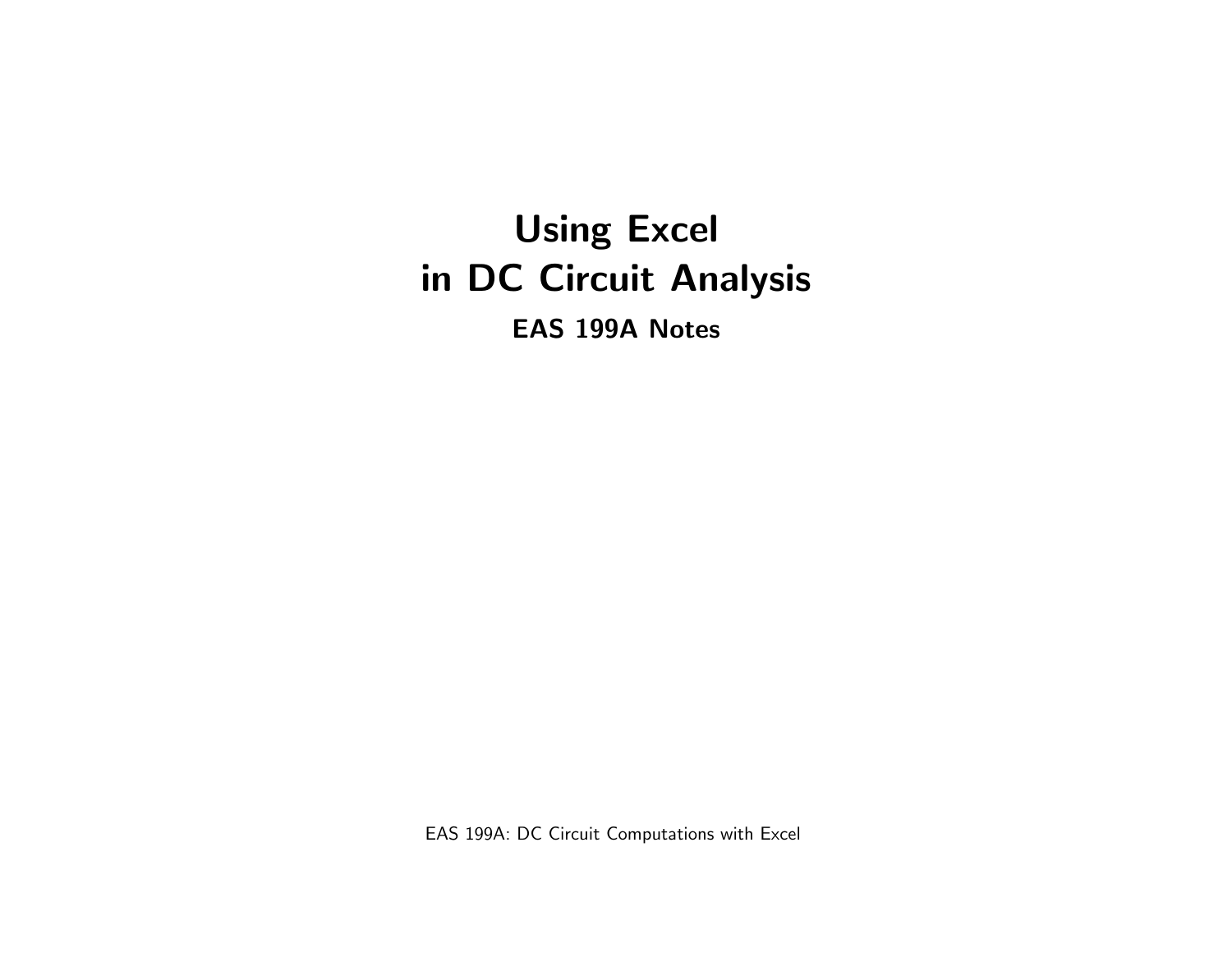## The Goal

These slides provide a very brief analysis of a DC circuit.

The goal is to set up an analysis that is performed in Excel.

There are no Excel computations in these slides.

There is nothing special about Excel. Once the equations are obtained these computations could be performed using any number of tools, including

- Excel or other spreadsheets
- MathCAD
- MATLAB
- Maple, Mathematica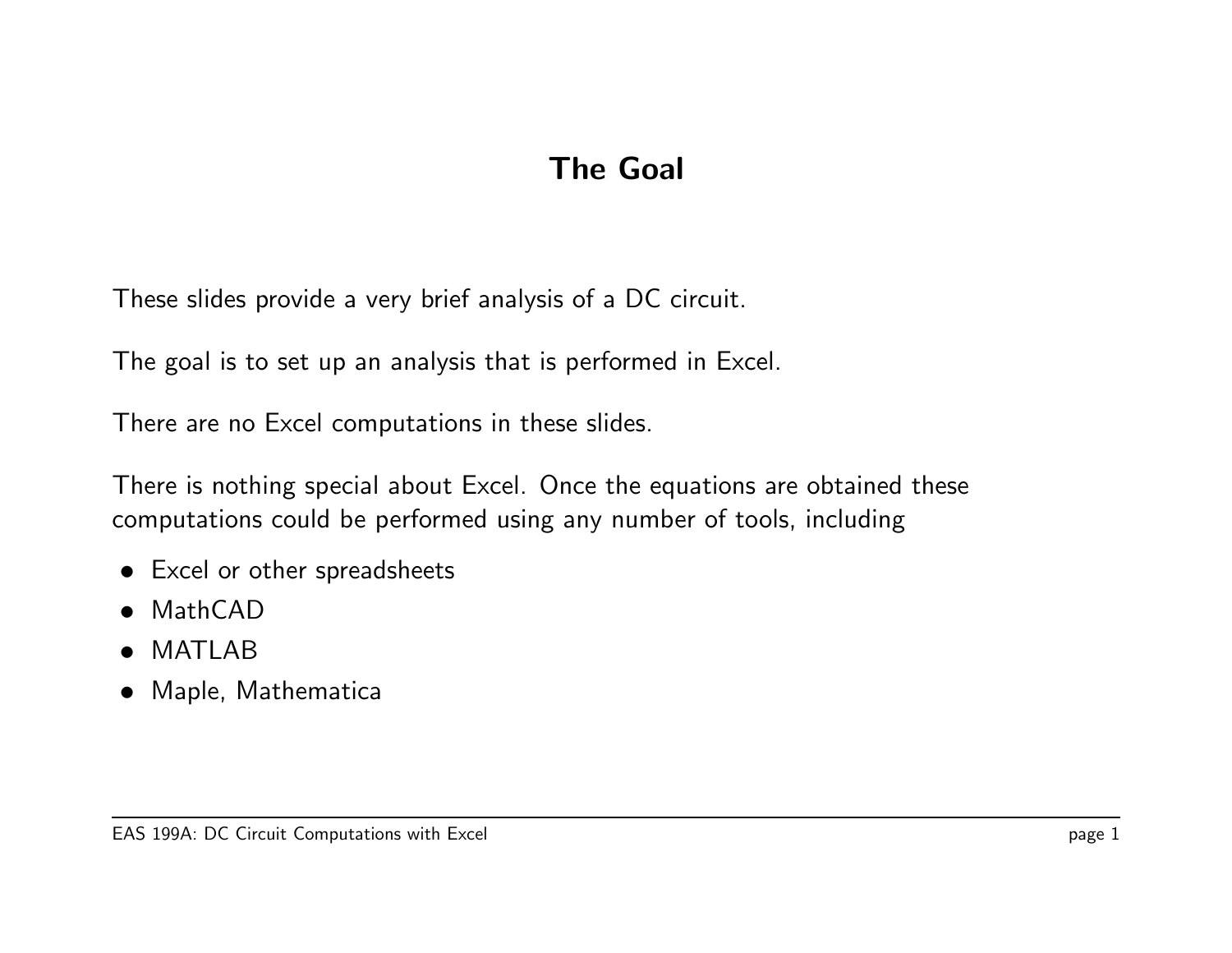## The Problem

What is the total power consumed by the circuit, and the power consumed by resistor  $R_4$ for the following two circuits?



Use  $R_1 = R_2 = 330 \Omega$ ,  $R_3 = 500 \Omega$ ,  $V_s = 12 V$  and let  $R_4$  vary from 50  $\Omega$  to 500  $\Omega$ .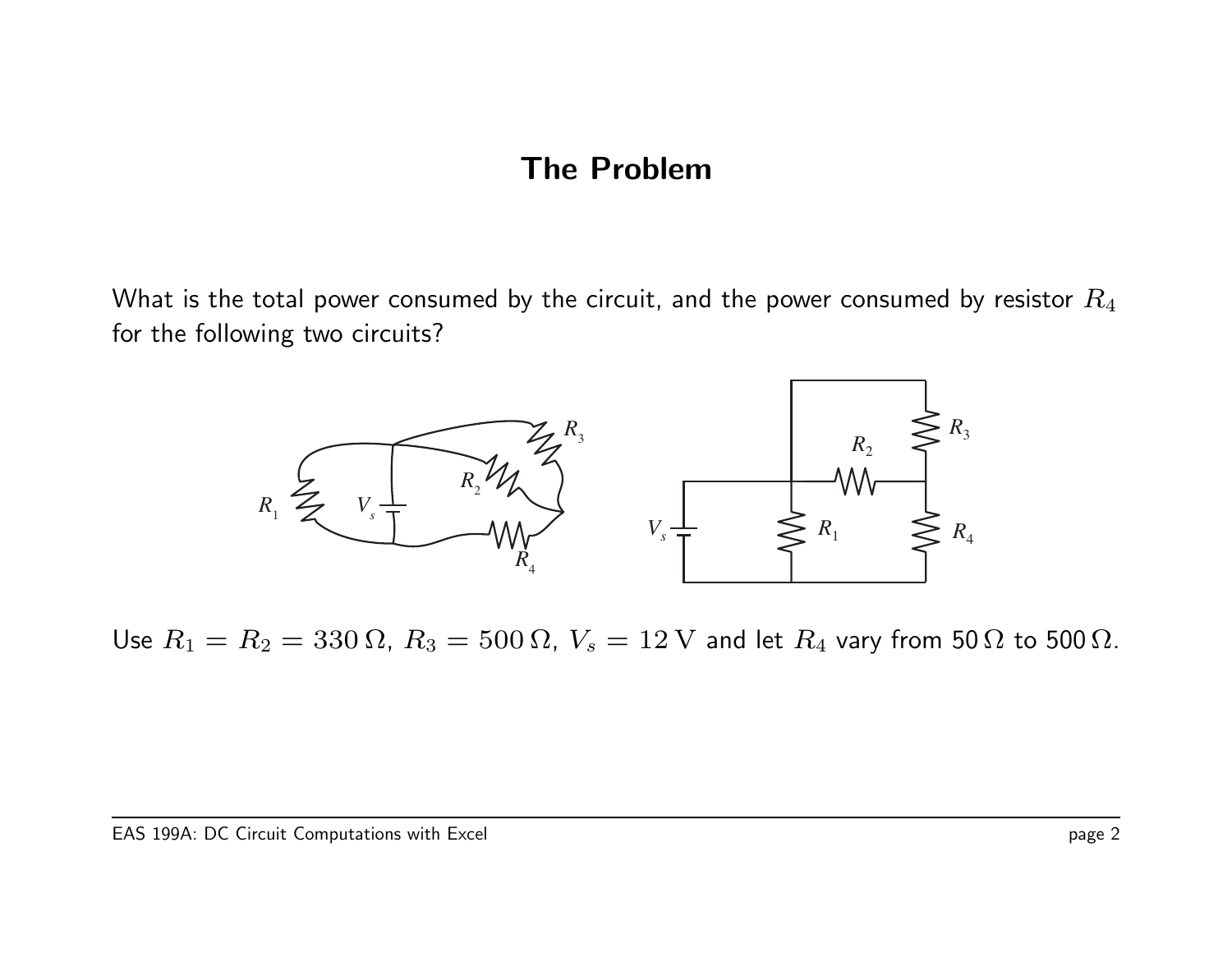## The Problem in Standard Form

Examination of the two circuits shows that they are both equivalent to the following.

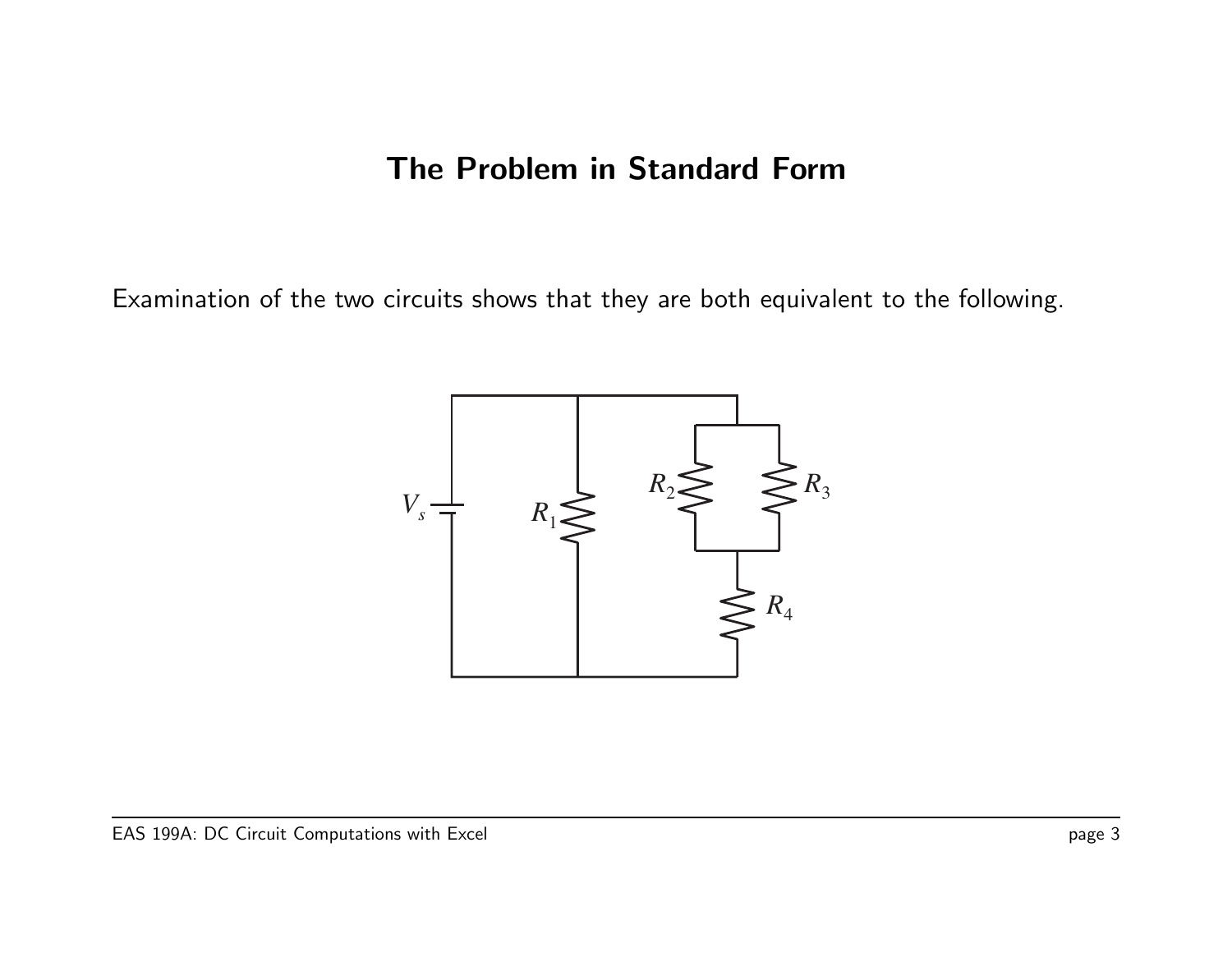## Circuit Simplification

Resistors  $R_2$ ,  $R_3$ , and  $R_4$  can be combined to yield the equivalent resistance  $R_{234}$ .

$$
R_{234} = \frac{1}{\frac{1}{R_2} + \frac{1}{R_3}} + R_4
$$



 $R_1$  and  $R_{234}$  can be further combined to give the equivalent resistance for the circuit



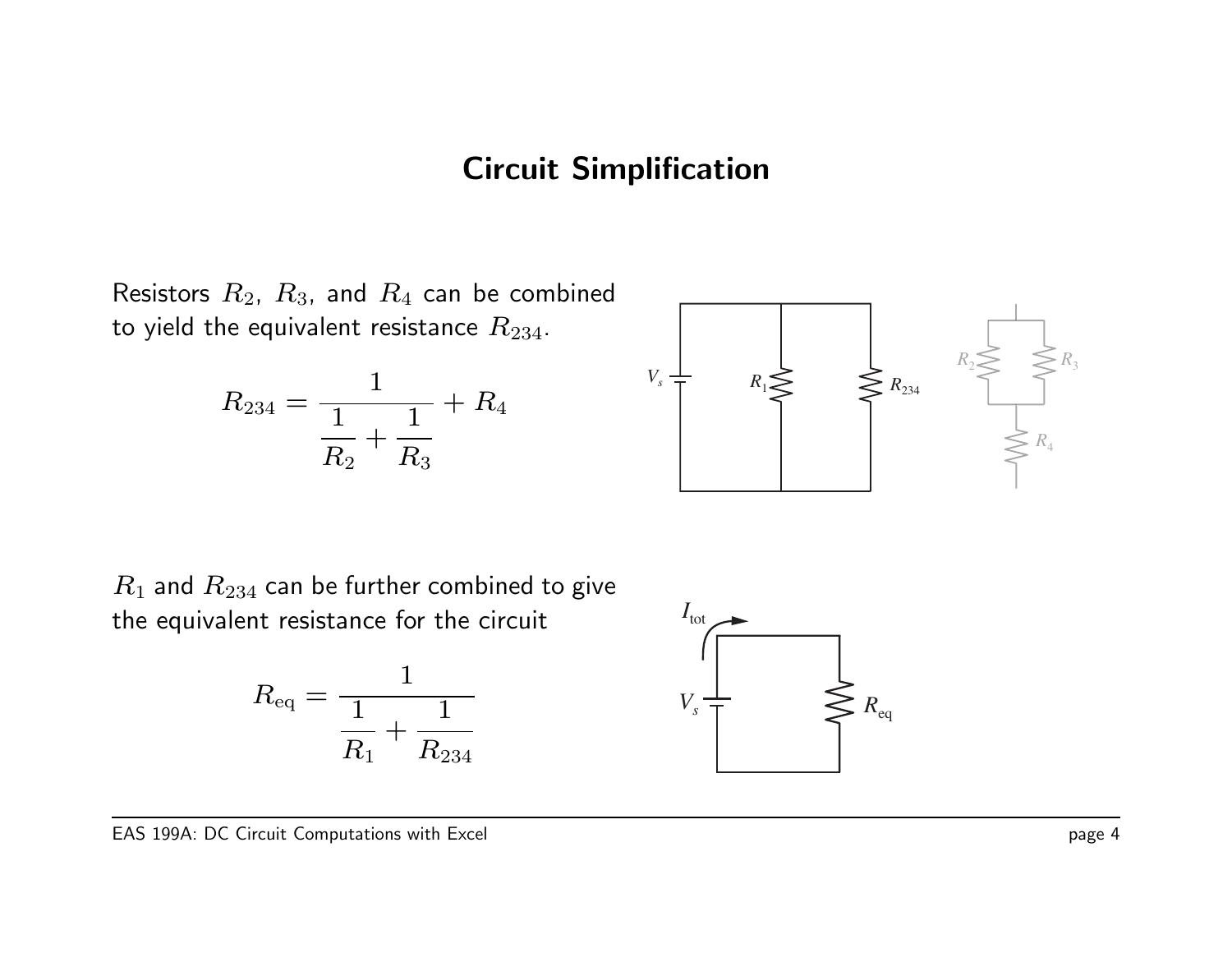## Total Current and Power

With  $R_{\text{eq}}$  known, the total current and total power from the voltage supply can be computed

$$
V_s = I_{\text{tot}} R_{\text{eq}} \Longrightarrow I_{\text{tot}} = \frac{V_s}{R_{\text{eq}}}
$$

$$
P_{\text{tot}} = I_{\text{tot}}^2 R_{\text{eq}}
$$